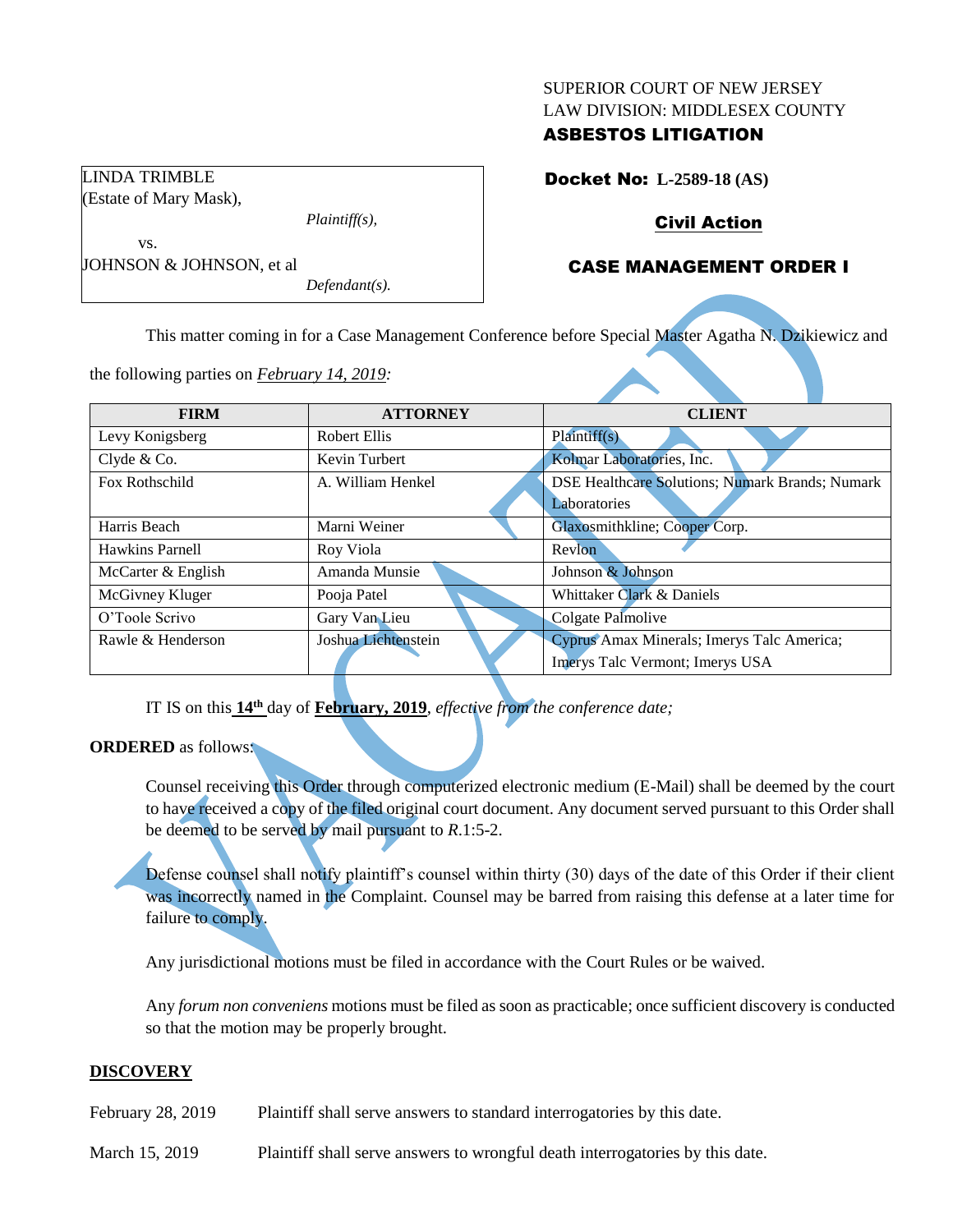| March 29, 2019   | Defendants shall serve answers to standard interrogatories by this date.                                                                                                                                    |
|------------------|-------------------------------------------------------------------------------------------------------------------------------------------------------------------------------------------------------------|
| April 18, 2019   | Plaintiff shall propound supplemental interrogatories and document requests by this date.                                                                                                                   |
| May 31, 2019     | Defendants shall serve answers to supplemental interrogatories and document requests by this<br>date.                                                                                                       |
| April 18, 2019   | Defendants shall propound supplemental interrogatories and document requests by this date.                                                                                                                  |
| May 31, 2019     | Plaintiff shall serve answers to supplemental interrogatories and document requests by this<br>date.                                                                                                        |
| August 30, 2019  | Fact discovery, including depositions, shall be completed by this date. Plaintiff's counsel shall<br>contact the Special Master within one week of this deadline if all fact discovery is not<br>completed. |
| October 31, 2019 | Depositions of corporate representatives shall be completed by this date.                                                                                                                                   |

## **EARLY SETTLEMENT**

March 2, 2020 Settlement demands shall be served on all counsel and the Special Master by this date.

## **MEDICAL EXPERT REPORT**

- February 28, 2019 Plaintiff shall serve executed medical authorizations (along with answers to interrogatories) by this date.
- December 31, 2019 Plaintiff shall serve medical expert reports by this date.
- December 31, 2019 Upon request by defense counsel, plaintiff is to arrange for the transfer of pathology specimens and x-rays, if any, by this date.
- April 3, 2020 Defendants shall identify its medical experts and serve medical reports, if any, by this date. In addition, defendants shall notify plaintiff's counsel (as well as all counsel of record) of a joinder in an expert medical defense by this date.

## **LIABILITY EXPERT REPORTS**

December 31, 2019 Plaintiff shall identify its liability experts and serve liability expert reports by this date or waive any opportunity to rely on liability expert testimony.

April 3, 2020 Defendants shall identify its liability experts and serve liability expert reports, if any, by this date or waive any opportunity to rely on liability expert testimony.

## **SUMMARY JUDGMENT MOTION PRACTICE**

**Please note date changes from dates given at the conference.**

January 17, 2020 Plaintiff's counsel shall advise, in writing, of intent not to oppose motions by this date.

 $\_$  , and the set of the set of the set of the set of the set of the set of the set of the set of the set of the set of the set of the set of the set of the set of the set of the set of the set of the set of the set of th

- January 31, 2020 Summary judgment motions shall be filed no later than this date.
- February 28, 2020 Last return date for summary judgment motions.